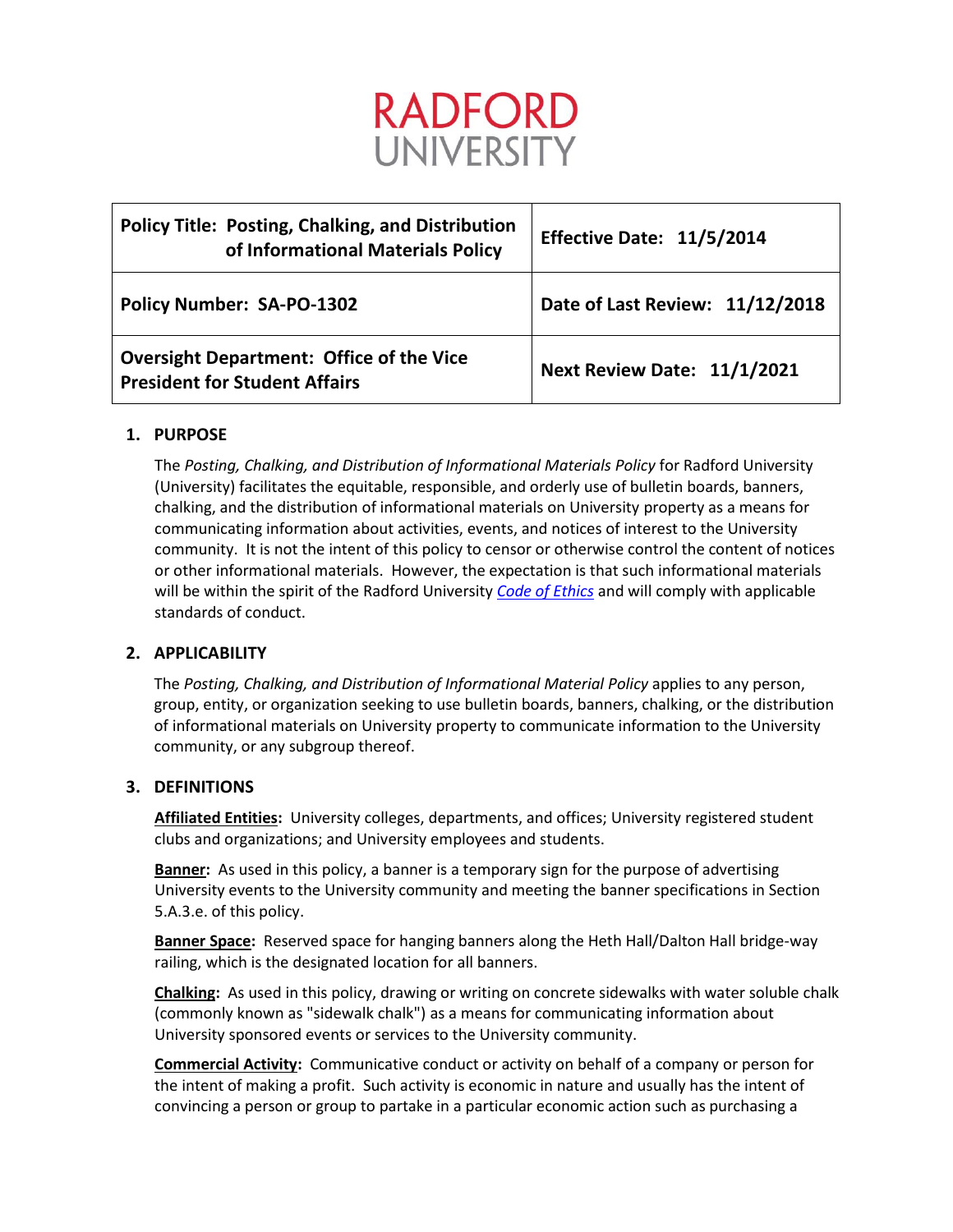product or service. Flyers or other informational materials pertaining to the sale of goods or services authorized by the University are not considered commercial activity.

**Community Bulletin Board:** A designated public bulletin board in the Bonnie Hurlburt Student Center lobby.

**Distribution:** For the purposes of this policy, distribution is defined as persons physically offering flyers to other persons who may accept or reject them.

**Flyer:** A form o[f paper](http://en.wikipedia.org/wiki/Paper) [advertisement](http://en.wikipedia.org/wiki/Advertisement) (e.g. pamphlet, circular, handbill, leaflet, notice, brochure, poster, sign, etc.) intended for wide distribution and typically posted or distributed in a public place or through the mail.

**Free Expression Activity:** For the purposes of this policy, communicative conduct or activity protected by the First Amendment including, but not limited to, public speeches, demonstrations, marches, protests, and picketing. Free expression activity does not include commercial activity.

**General Use Bulletin Board:** Bulletin boards available for general use and located in Dalton Hall, University Post Office, Peters Hall, Bonnie Hurlburt Student Center, Heth Hall, and other future locations.

**Posting:** Placement of flyers as a means to communicate information about activities, events, or notices of interest to the University community.

**Public Areas:** Outdoor areas, building lobbies, or open areas within buildings where pedestrian traffic or educational/administrative functions will not be unreasonably disrupted.

**Special Use Bulletin Board:** Any bulletin board purchased by, assigned to, or designated for specific use by a University department or office, including McConnell Library and Housing and Residential Life.

**Unaffiliated Entities:** Businesses, organizations, groups, or persons not affiliated in an official capacity with the University.

**University Property:** All land, buildings, facilities, and other property owned, leased, or controlled by the University.

**University Community:** For the purposes of this policy, all persons who are employees, students, contractors, volunteers, and visitors, including invited guests, of the University.

### **4. POLICY**

- **A.** The University is committed to promoting communication among and between the various constituents of the University community. Accordingly, posting, chalking, and the distribution of informational materials in public areas on University property are permitted in accordance with the conditions and limitations of this policy. The University reserves the right to remove and discard any flyers or other informational materials that are not in compliance with this policy.
- **B.** The University does not permit the posting or distribution of informational materials that are unlawful or otherwise prohibited by law. Such informational materials include, but are not limited to, defamation, incitement to unlawful conduct, imminent threats of actual violence or harm, obscenity, fighting words, copyright or trademark violation, criminal or civil harassment, sexual harassment, trespass, and false advertising, or depictions that promote or encourage illegal activity.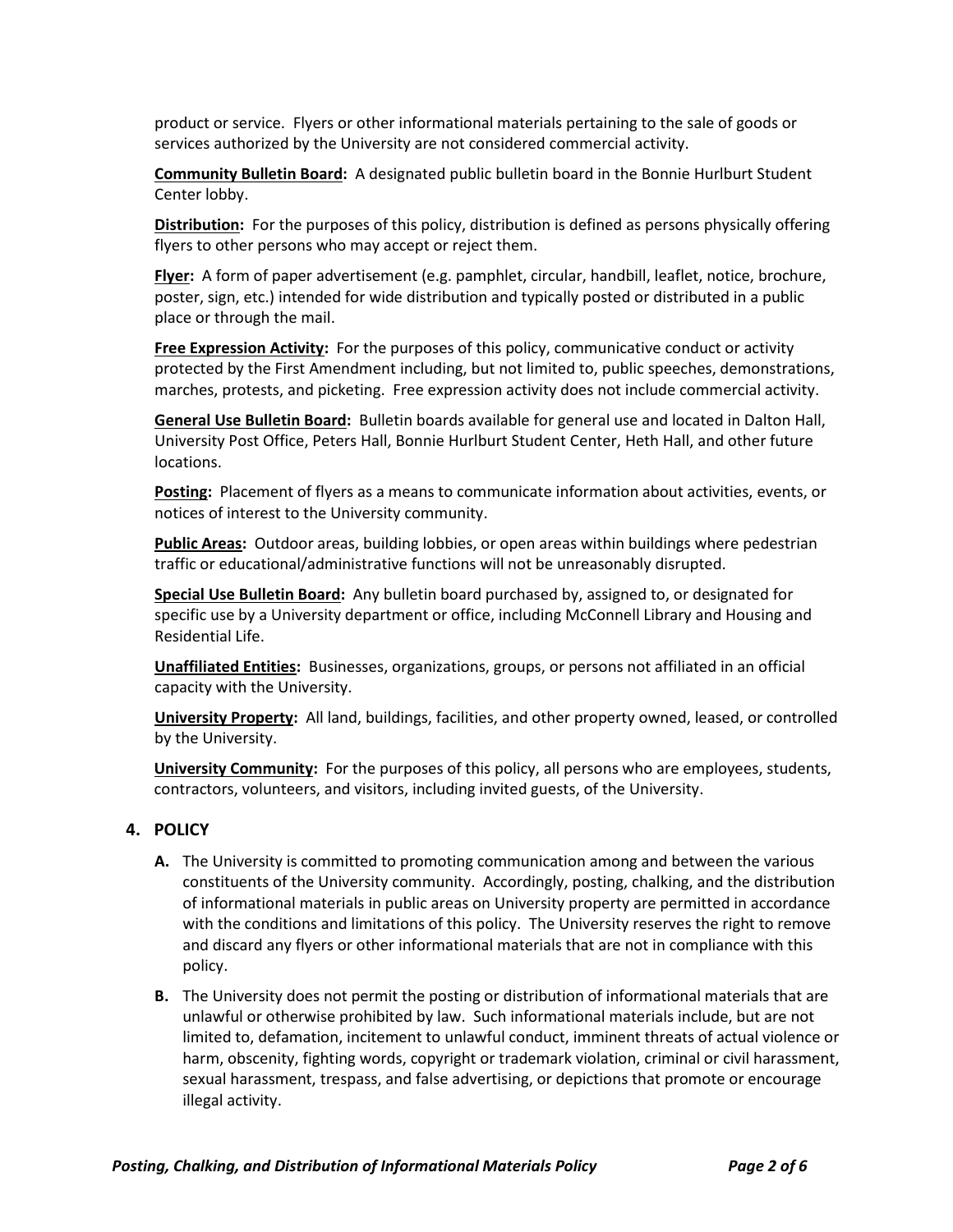**C.** Any activity in connection with the distribution of informational materials that constitutes free expression must comply with the *Free Expression Policy*.

## **5. PROCEDURES**

### **A. Affiliated Entities**

Affiliated entities may utilize general use bulletin boards, special use bulletin boards, banners, chalking, and the distribution of informational materials in public areas on University property as means to communicate information about activities, events, and notices of interest to the University community in accordance with the following:

### **1. Posting on General Use Bulletin Boards:**

- **a.** Flyers may be posted on any of the general use bulletin boards. No approval is required.
- **b.** Flyers may not exceed 8.5" X 11" in size. Exceptions to this size may be made by the Director of the Bonnie Hurlburt Student Center Operations, or designee, on a limited basis, for publicizing events of major interest to the University community on the general use bulletin boards.
- **c.** A maximum of up to two flyers advertising the same event or providing the same information may be posted per board depending upon available space.
- **d.** Bonnie Hurlburt Student Center staff, as assigned, will clear flyers from the general use bulletin boards weekly, or as needed, unless the flyer specifies event dates or deadlines that have not expired.
- **e.** Flyers publicizing or advertising events must prominently display the event name; the sponsor's name; contact information; and the date, time, and place of the event.
- **f.** General use bulletin boards will be labeled as such.

#### **2. Posting on Special Use Bulletin Boards:**

- **a.** Departments and offices will be responsible for maintaining special use bulletin boards under their control.
- **b.** No flyers or other informational materials may be posted on special use bulletin boards without the permission of the department or office that controls the bulletin board.

### **3. Displaying of Banners:**

- **a.** Banners may be displayed along the Heth Hall/Dalton Hall bridge-way railing to advertise University-related events only. Use of banners for personal messages or communications is not permitted.
- **b.** Banner space may be reserved through the Information and Event Planning Office on a first-come, first-served basis.
- **c.** Banners may be displayed for a maximum of one week and a minimum of one day.
- **d.** Banner space may only be used to advertise events occurring on University property unless an exception is granted through the Director of the Bonnie Hurlburt Student Center Operations, or designee.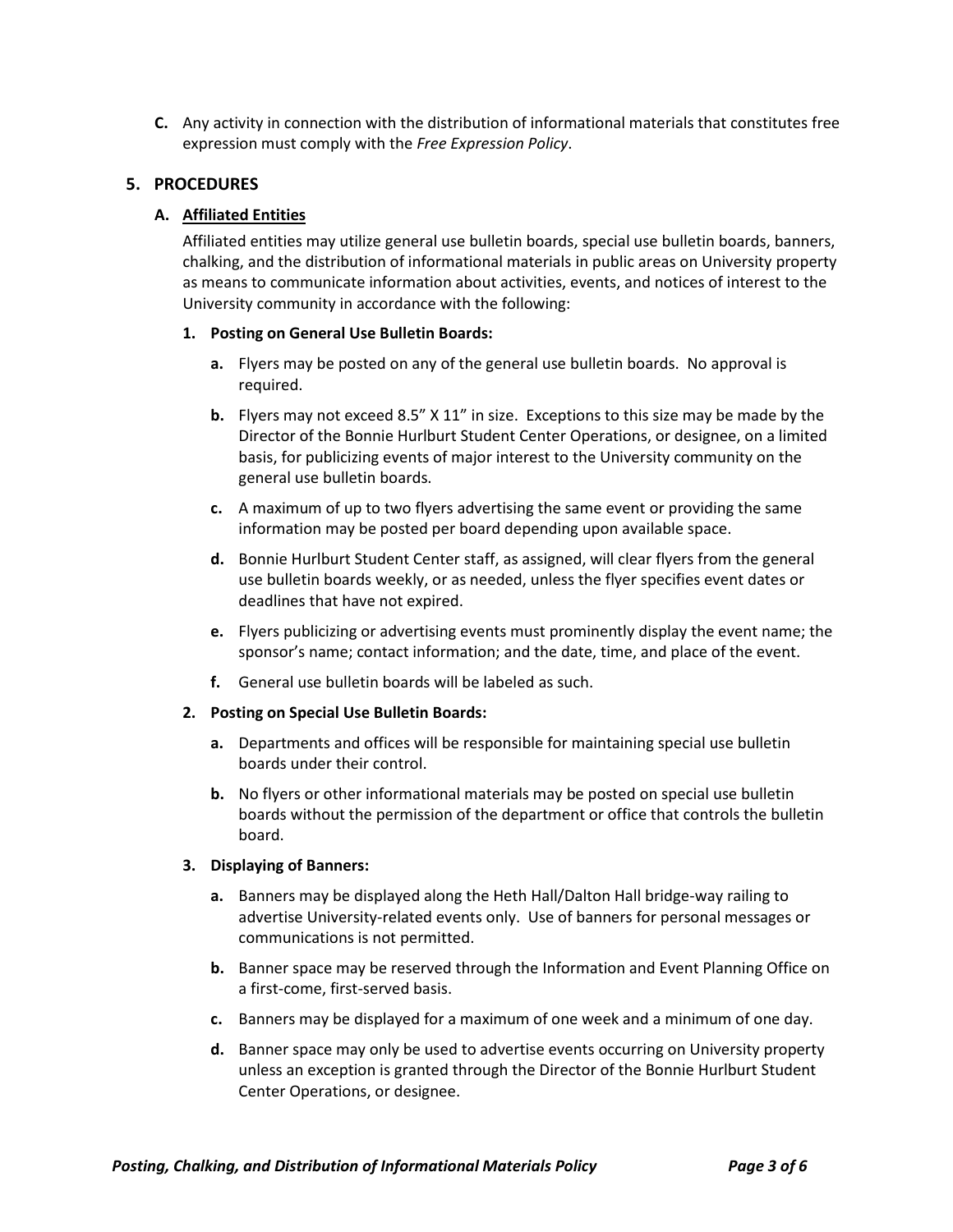- **e.** Banners must be of professional quality and must meet the following specifications:
	- **i.** Banners must be constructed of canvas or vinyl with waterproof paint only. Other materials will not be approved.
	- **ii.** All lettering must be stenciled or professionally lettered.
	- **iii.** Due to limited railing space, size is limited to a maximum of 3' high by 12' wide.
	- **iv.** Banners must have grommets and be attached by rope or cord. Tape is NOT allowed to secure banners to the railing.
- **f.** Violations of this policy will result in removal of banners and may result in loss of privileges by the sponsor and/or action under applicable University standards of conduct.
- **g.** Charges for damages resulting from the improper display of a banner will be the responsibility of the sponsor of the banner. Fees will be assessed accordingly.
- **4. Chalking:**
	- **a.** Chalking may only be used to advertise events occurring on University property unless an exception is granted through the Director of the Bonnie Hurlburt Student Center Operations, or designee.
	- **b.** Chalking is permitted only on concrete or paved walkways at least 30 feet from buildings.
	- **c.** Chalking is not permitted on bricks, steps, or vertical surfaces.
	- **d.** Only non-permanent (water soluble) sidewalk chalk may be used. Paint, spray/adhesive chalks, markers, or inks are not allowed. Use of these items could result in cleaning/damage fees being assessed to the sponsor and/or action under applicable University standards of conduct.
	- **e.** Chalking is done on a first-come, first-served basis.

#### **5. Distributing Informational Materials in Public Areas:**

- **a.** The nondisruptive distribution of noncommercial flyers, literature, or other informational materials is allowed in public areas on University property. Tables may also be reserved through the University Scheduling Office (see *Use of University Facilities Policy*).
- **b.** Commercial activity must be confined to tables reserved through the University Scheduling Office (see *Use of University Facilities Policy*).

#### **B. Unaffiliated Entities**

Unaffiliated entities may post and/or distribute informational materials about activities, events, and notices of interest to the University community in accordance with the following:

- **1.** Flyers or other informational materials may only be posted on the designated community bulletin board in the Bonnie Hurlburt Student Center lobby. Flyers or other informational materials posted on any other bulletin boards on University property will be removed.
- **2.** The displaying of banners or chalking is not permitted at any location on University property.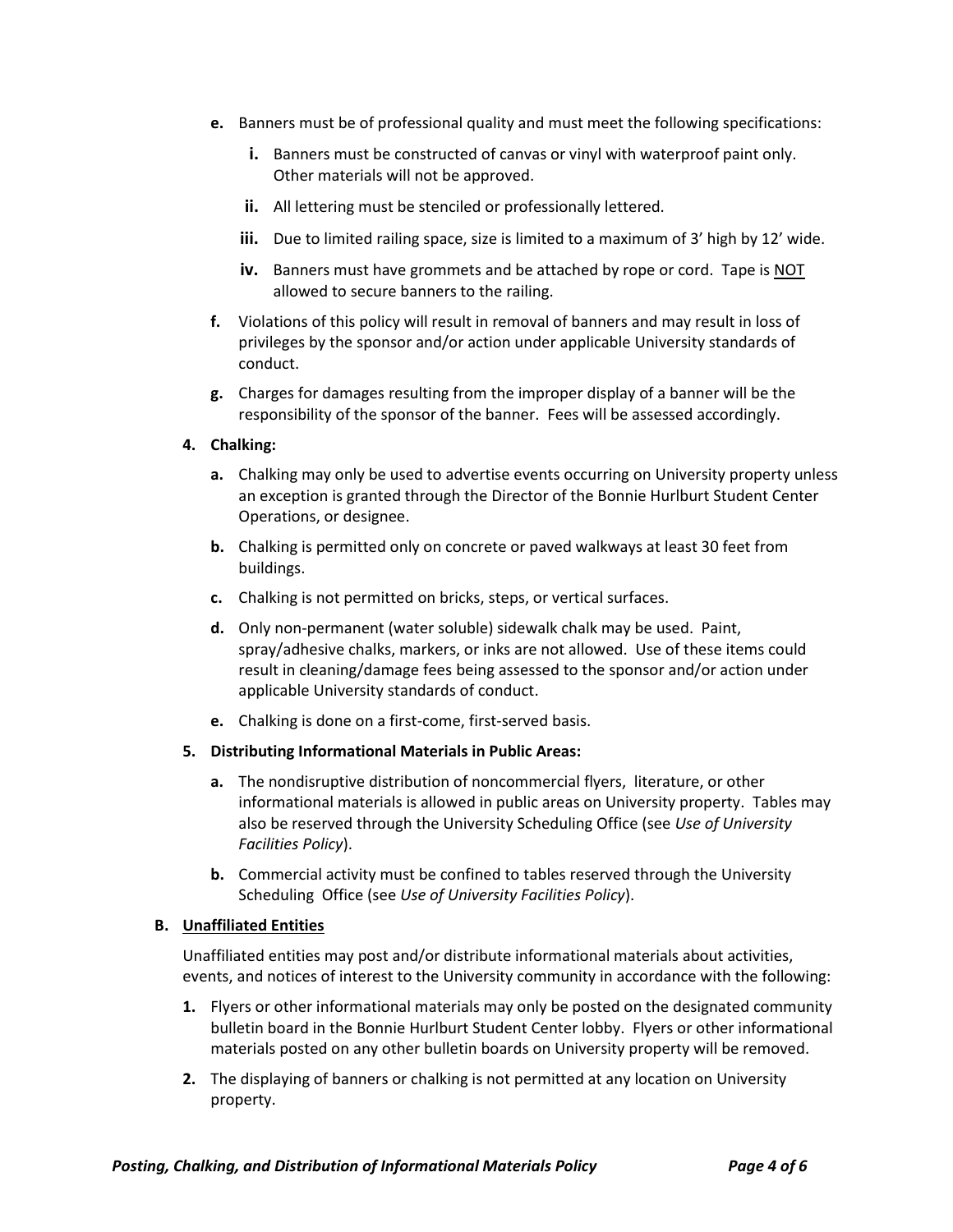- **3.** The nondisruptive distribution of noncommercial flyers, literature or other informational materials is allowed in public areas on University property. Tables may also be reserved through the University Scheduling Office (see *Use of University Facilities Policy*).
- **4.** Commercial activity must be confined to tables reserved through the University Scheduling Office (see *Use of University Facilities Policy*).

## **C. Prohibited Activities for All Entities**

- **1.** Posting is strictly prohibited on vehicles, indoor walls, windows, doors, porches, walks, stairways, light fixtures, lampposts, the outside of buildings, trees, shrubs, trash receptacles, utility poles, or other non-designated areas on University property.
- **2.** The distribution of informational materials must not obstruct, in any way, vehicular or pedestrian traffic, or the ability to freely enter or exit facilities, whether outdoor or indoor. Obstruction of public sidewalks and streets is a violation of Virginia Criminal Law (Code of Virginia § 18.2-404). Additionally, such distribution must not unreasonably interfere with the educational and administrative activities inside or outside of buildings.

## **6. EXCLUSIONS**

None

## **7. APPENDICES**

None

## **8. REFERENCES**

[Code of Virginia, § 18.2-404](http://law.lis.virginia.gov/vacode/title18.2/chapter9/section18.2-404/), "Obstructing free passage of others."

### **9. INTERPRETATION**

The authority to interpret this policy rests with the President of the University and is generally delegated to the Vice President for Student Affairs.

### **10. APPROVAL AND REVISIONS**

The President of the University and the President's Cabinet have approval authority over this policy and all subsequent revisions.

This policy has been communicated previously on the University website and in the Student Handbook. It was reformatted into the University-wide policy template in September 2014.

The reformatted *Posting, Chalking, and Distribution of Informational Materials Policy* was reviewed and approved by the President's Cabinet at their meeting on November 5, 2014.

Effective September 18, 2017, the *Posting, Chalking, and Distribution of Informational Materials Policy* was reviewed by the oversight department and the Office of Policy Compliance. Minor revisions were made and the policy was updated to the current University template. No substantive changes were made that would alter the scope or application of the policy.

A revision to the *Posting, Chalking, and Distribution of Informational Materials Policy* was reviewed and approved by the President's Cabinet on November 12, 2018. President Hemphill signed the revised policy on November 12, 2018.